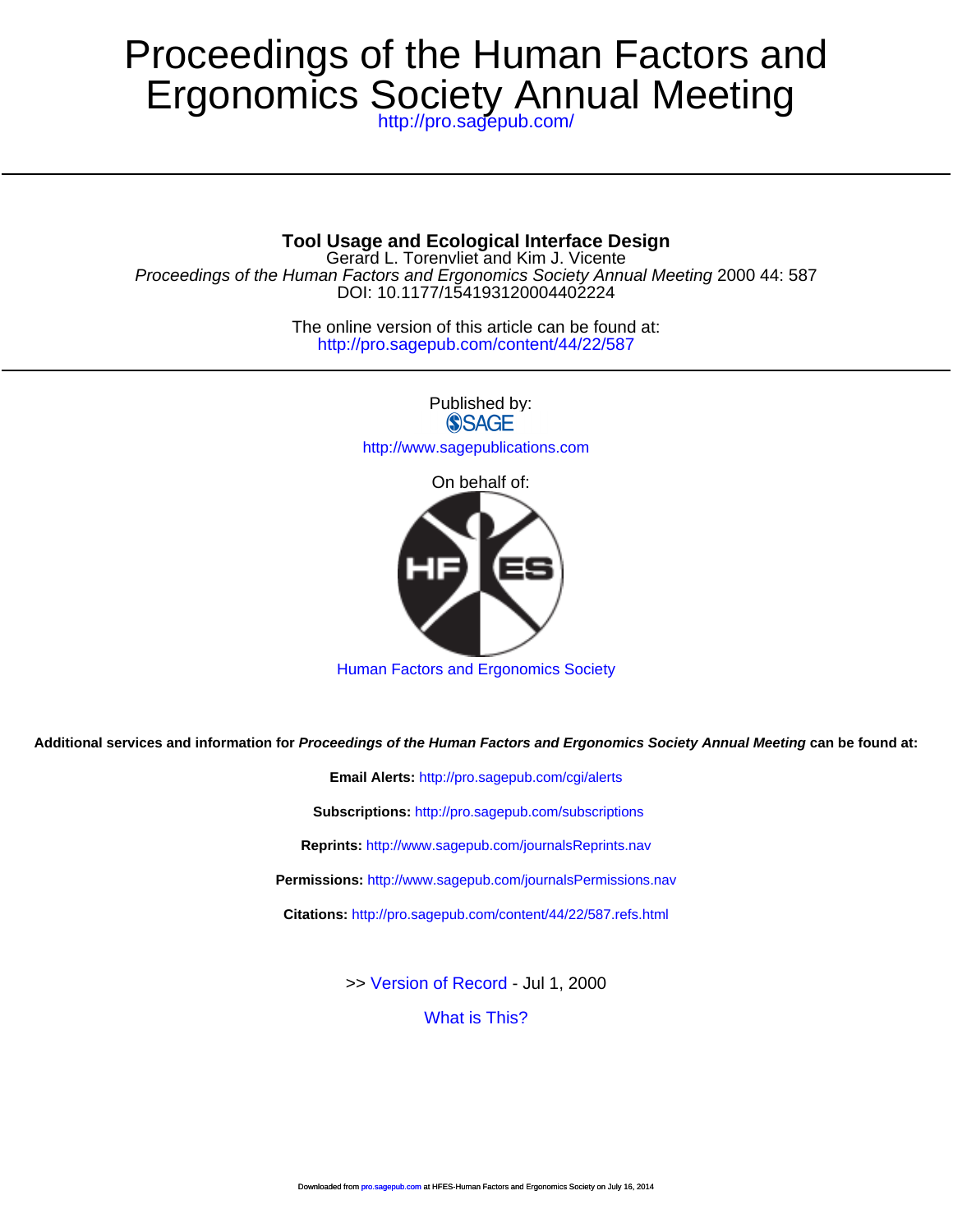# TOOL USAGE AND ECOLOGICAL INTERFACE DESIGN

Gerard L. Torenvliet (gerard.torenvliet@cognos.com) User Interface Design; Cognos, Inc. Ottawa, Ontario, Canada

Kim J. Vicente (benfica@mie.utoronto.ca) Cognitive Engineering Laboratory Department of Mechanical and Industrial Engineering, University of Toronto Toronto, Ontario, Canada

Field studies have shown that operators frequently use tools to "finish the design" of the interface, thereby overcoming design deficiencies. As far aS we know, however, tool use has never been studied experimentally in the laboratory before in the cognitive engineering literature. In this paper, we describe an exploratory experiment that was conducted to address this issue. Two groups of participants controlled a thermalhydraulic microworld with an ecological interface that contained physical and functional information in a single, integrated view. After an extended period of practice, each group was transferred to a different interface. One transfer interface contained the same information as the ecological interface, but across four screens that could only be viewed serially rather than in one integrated view. Another interface contained only physical information rather than physical and functional information. The results showed that tool use served four different purposes: to aid learning; to integrate information; to derive information; and to extend interface functionality. The results also provide indirect support for the ecological interface design framework because, in the transfer phase, tool use served to recover useful features that were present in the ecological interface.

# INTRODUCTION

During the mid to late 1970's, a group of researchers performed an extensive field study of American nuclear power plants in response to criticisms regarding a lack of attention to human factors in their design and operation (Seminara, Gonzalez, & Parsons, 1977). These researchers found that the operators of these plants were flexible and adaptive agents who had found many ways of overcoming design deficiencies. They were able to narrow the gap between poor design and safe, productive use.

One of the major means that operators used to narrow this gap was the physical modification of their interfaces to make them more relevant to the tasks at hand. These findings are not isolated; similar findings have been reported by Mumaw, Roth, Vicente, and Burns (in press) in the nuclear domain, and by Cook and Woods (1996) in the operating room. In addition to these field studies, Henderson and Kyng (1991) have examined user customization of software, while Hammond, Converse, and Grass (1995) and Kirsh (1995) treat agents' adapting of their environments to suit themselves from a more theoretical perspective.

This body of research is instructive as it makes a case for the significance of operator modifications as an important component of behaviour in complex sociotechnical systems. As far as we know, however, this case has never been tested in the laboratory. This paper documents one preliminary effort to do so.

#### Methodology and Motivating Questions

At the outset of this research, it was not obvious how exactly to go about performing a controlled experiment on operator modifications. Three difficulties stood in our way. First, it is likely that social interactions are foundational in the creation of, and agreement upon, functional modifications (e.g., Hutchins, 1995). Second, operator modifications are likely more frequent when operators are involved with complex tasks. Third, expertise seems to be the cornerstone of the making of modifications. Trying to create each of these conditions in the laboratory at the same time was a difficult task.

There was, however, another approach. The problems outlined above identify some of the relevant dimensions for tool use. Our approach was to pare off the dimension of social interactions, and to vary the dimensions of expertise and task complexity. This reduction was designed to make the problem more tractable and to generate results that would provide conclusions relevant to the design of more complex and representative experiments (see Vicente, 1997). This research was thus designed to build on the field studies and theoretical works that were introduced above.

It should be stressed that this was a preliminary and exploratory effort to understand the phenomenon of tool use more thoroughly, and was not guided by a well-defined theory or set of hypotheses. Instead, this research was guided by a more broad interest to understand why and how operators modify their interface, and how these modifications develop over time. An initial pilot study was designed to explore these questions (Torenvliet, 1999). which led to the experiment that is documented next.

#### EXPERIMENT

# Experimental Design

One of the challenges of addressing the research aim was in designing an experiment that was able to elicit a sufficiently large and varied amount of tool use for analysis. The design chosen is based on the work of Cook and Woods (1996) who observed operator modifications in the context of a transfer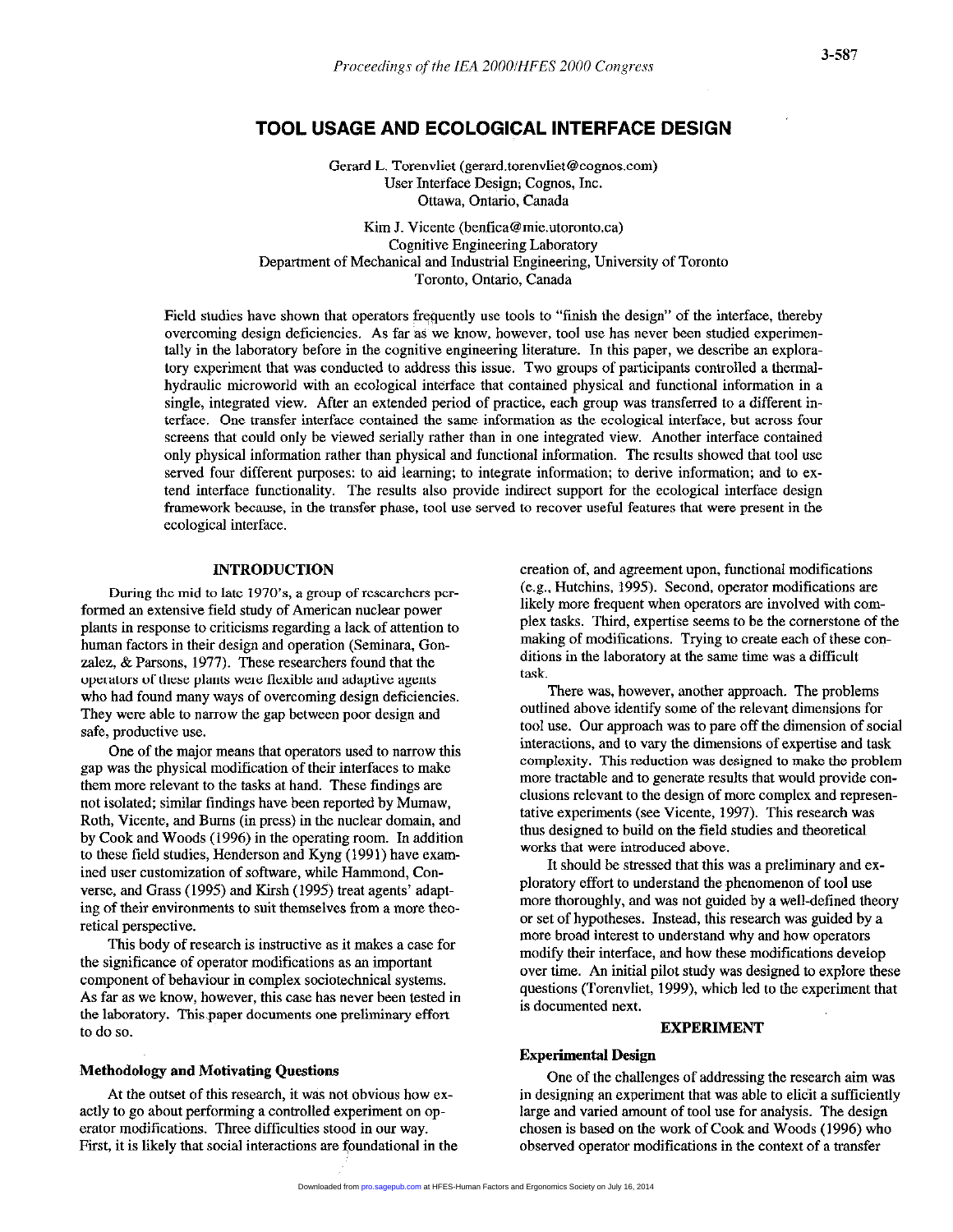from an old to a new interface. Our aim was to replicate these conditions in the laboratory.

The research vehicle used to create this interface transfer was DURESS II, an interactive thermal-hydraulic process control microworld driven by a simplified yet representative realtime computer model (see Christoffersen, Hunter, & Vicente, 1996). Three interfaces have been designed for DURESS II:

- $\bullet$  The P+F interface has been designed using the principles of ecological interface design (Vicente & Rasmussen, 1992) and contains functional and physical information to support operators in both normal and abnormal situations.
- $\bullet$  The P interface is representative of the class of interfaces that are based on piping and instrumentation diagrams, and provides only physical information, a subset of that available on the P+F interface.
- The divided P+F interface (Janzen & Vicente, 1998) provides the same information as the P+F interface, but divides this information over four windows that are only available one at a time in a serial fashion. This introduces the task of interface navigation and also requires operators to remember critical process variables while navigating between windows.

The approach taken in this experiment was to give participants about 7 hours (23 trials) of experience with the P+F interface, and then to transfer them to either the P or the divided P+F for an additional 7 hours (29 trials). Those transferring to the P interface would lose the higher-order functional information provided by the P+F interface, while those transferring to the P+F interface would keep that information while gaining the tasks of interface navigation and information integration across windows. The trials performed on the P+F interface were designed to establish a referent for participants', tool use so that the reasons for any differential tool uses that occurred across interfaces in the post-transfer phase could be inferred. Further, the experience gained by all participants both before and after the interface transfer would provide a venue for observing the evolution of their tool use. Finally, faults were distributed randomly and infrequently throughout the experiment so that any correlations between tool use and performance could be observed both in normal and fault conditions.

This design was inspired by the work of Giraudo and Pailhous (1999) who used a similar type of manipulation in their studies on human memory. They characterized this type of manipulation as perturbing the system, and were interested in observing the types of behaviour that developed as a result of the perturbation. Our design can he viewed from the same perspective. Over the first introductory trials with the P+F interface, participants would develop strategies based on the information contained in the P+F interface. After the system was perturbed by changing the participants' interfaces, it would be interesting to see how participants make modifications to cope with this perturbation.

## Participants

Previous work (Torenvliet, Jamieson, & Vicente, in press) has shown that the holist/serialist cognitive style distinction as measured by the Spy Ring History Test (SRT) is correlated with performance on the various interfaces of the DURESS II

microworld. The SRT was administered to a pool of twenty volunteer candidates from the second to fourth year mechanical and industrial engineering classes, and the six most closely matched pairs of participants were selected to participate.

# Apparatus

The DURESS II simulation runs on a Silicon Graphics Iris Indigo R4000 workstation. Verbal protocols were collected using a Sony 8mm Handycam with a head-worn unidirectional microphone. In addition, participants were given a large variety of objects that they could use to construct tools for modifying their interfaces. In particular, they were provided with: post-it notes, post-it tape flags, grease markers (to make non-permanent markings on the monitor), a notebook with both graph and lined paper, a stopwatch, a calculator, pens and pencils of various colours, an eraser, a highlighter, a magnifying glass, scissors, and paper clips.

## Procedure

Participants devoted one hour per weekday to the experiment over the three weeks of its duration, in addition to a twohour pre-experimental session in which the SRT was administered. Participants were given two hours of training on the DURESS II process, and were introduced to the implements they could use to fashion tools. Participants were told to use these tools in any way that would make the task less difficult or their control more efficient. After this, all participants completed 23 trials on the P+F interface. At the beginning of trial 24 they were introduced to the alternate interface they would be using, and proceeded to use this interface until the end of the experiment (trial 52).

In addition to the simulator log tiles produced by DU-RESS II, a number of other types of data were collected. Participants' performance was videotaped and verbal protocols were collected for each trial. These data helped in understanding participants' tool uses in context as well as fault performance. Participants were also asked to write four control recipes over the course of the experiment, describing the strategies and steps they used to control the process. Finally, all tools created by participants were photographed for later analysis.

#### **RESULTS**

#### Tool Use

To express participants' tool use in quantitative terms, the tool uses observed over the course of the experiment were. broken down into a number of categories by inferred purpose of each tool use. These categories served as the basis for generating tabular profiles of tool use for each participant. Quantitative counts of tool use and tool use variability were then generated from these profiles. The results of each of these analyses will be described in turn.

Categories of Tool Use. Participants were observed engaging in 18 distinct types of tool uses. These types were further aggregated into four larger categories of tool use, described below.

First of all, participants were observed using tools as an aid to learning. In early experimental trials, participants were observed using tools to help them in learning aid exploring DURESS II. Some participants used their notebooks as logs to discuss various work domain characteristics and contigura-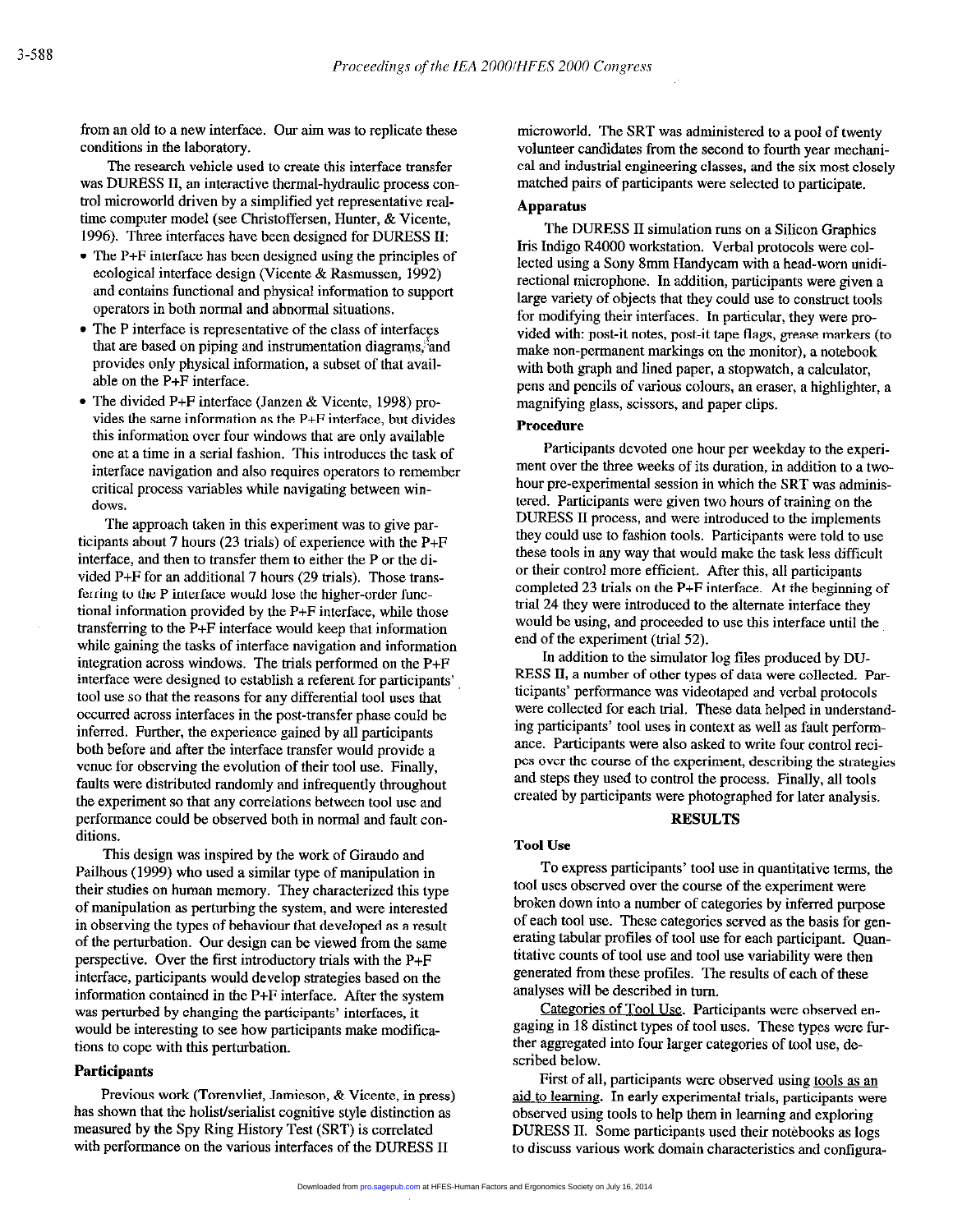tion strategies, others used a straightedge and a magnifier to help in attuning themselves to the perceptual features of the display, and still others went through the exercise of using the grease marker to write the names of the various components on the screen. While there were many idiosyncrasies in these tool uses, they each had one characteristic in common: they had only a limited use, and so were discarded as soon as they were no longer perceived to be useful. As participants gained expertise with DURESS II and became more attuned to the visual and informational content of the various interfaces, this category of tool use faded.

Second, participants who used the divided P+F interface in the post-transfer trials were observed using tools to aid in information integration. Faced with a new interface that structured information more poorly than the P+F interface they were used to, a number of participants worked to finish (or perhaps, restore) the design back to the format they were accustomed to. For example, the divided P+F interface has one. screen that contains information only at the level of the process goals. Participants were observed recording goals information in their notebooks and then referring to this information as they performed control actions and monitored the simulation on other screens. This tool use reduced participants' need to visit the screen containing goals information, and so helped them to integrate this information across all screens of the interface. To further stress the point, no participants wrote logs of this form prior to the interface transfer, and only those participants who transferred to the divided P+F interface made them post-transfer. Accordingly, it seems reasonable to conclude that this tool use was directed at the specific deficiencies introduced by the divided P+F interface.

Third, participants who used the P interface in the posttransfer trials were observed using tools to derive higher-order functional information about the svstem. The main design deficiency of the P interface in relation to the P+F interface is that it does not display all of the goal relevant relationships and constraints that govern the system. Christoffersen, Hunter, and Vicente (1997) observe that in the absence of these types of information, users are left to either (a) operate the system by trial and error, (b) construct rules and look for violations of them, or (c) derive this information themselves. Participants on the P interface engaged in tool uses directed to the last two of these:

• One participant used the grease marker to write values on screen to replace information contained by the P+F interface. DURESS II is operated using a network of valves to control water flows. Since either faults or operators' intent can create situations where the amount of water actually flowing through a valve is less than its setting, both the setting and flow are displayed on the P+F interface. The P interface includes the setting information, but does not include the flow information. To compensate for this, one participant derived the flows and wrote them on the screen. In a control recipe, he wrote the following explanation of this behaviour: "While the heaters 'warm up' use the grease pen to write the input and output levels for each valve beside the valves and put the sum of the inputs by the appropriate tank (i.e.,  $A_1 + B_1 = In_1$ ) this will allow you to make any adjustments to the input flows quickly and efficiently."

• Two other participants were observed rethinking the task of control when transferred to the P interface. A second feature of DURESS II is that operators are required to use heaters to transfer energy to two reservoirs of water and so increase their temperature. To achieve the task goals, operators generally bring the process to a state where the amount of cold water flowing into each reservoir is equal to the amount of heated water flowing out. Consequently, the heater settings needed to achieve this state are linear functions of the amount of water flowing through the reservoirs. While the P+F interface represents the relationship between energy and flow graphically, the P interface only displays the setting of the heater and the temperature of the water. To overcome this limitation, two participants used their notebooks keep track of the flows and heater settings over a number of trials, and proceeded to derive the correct relationships. One participant codified these relationships as a pair of equations, while another drew a graph that he then used as a lookup table for heater settings.

Both of these behaviours are examples of the derivation of information to support the task of control on the P interface. Participants were also observed using this information to facilitate rule based reasoning. That is to say, if they noticed that the information they had derived did not match the behaviour of the process, participants' verbal protocols revealed they were able to conclude that a fault had occurred. Unfortunately, there was not enough data to indicate a correlation between these tool uses and an actual improvement in fault performance.

Fourth, during all phases of the experiment, participants were observed using tools to extend the functionalitv of the interface. For instance, to aid in making fine adjustments to the process, some participants were observed using the grease marker to indicate set-points on the heaters and valves. These 'setting-memories' allowed operators to return to these settings after the control actions had their desired effect. Other participants were. observed using the stopwatch to help in timing process events. Although all interfaces included a timer that marked time from the beginning of a trial, the stopwatch was used to mark time beginning from intermediate points in the trial, obviating the need to remember or record the time at which a certain event occurred. Still other users were observed making marks on the display to help in detecting trends. It is difficult to set the input flow of a reservoir to exactly match the output flow, and so reservoir volumes have a tendency to creep slowly up or down. Some participants marked the level of the reservoir on the display to help in noticing this behaviour. Though varied, these types of tool uses all served to extend the functionality of the interface in ways not thought of by designers.

Quantitative measures of tool use. These qualitative observations of tool use were supplemented by two quantitative measures. First of all, the number of types of tools used in each trial for each participant were counted and tabulated. Figure 1 shows that there was a trend of increasing tool use during the pre-transfer phase that levelled off during the posttransfer phase. Note, however, that there was not a significant difference in the amount of tool between the pre- and posttransfer phases ( $t_{22} = 0.94$ , p = 0.36).

 $\overline{\phantom{a}}$